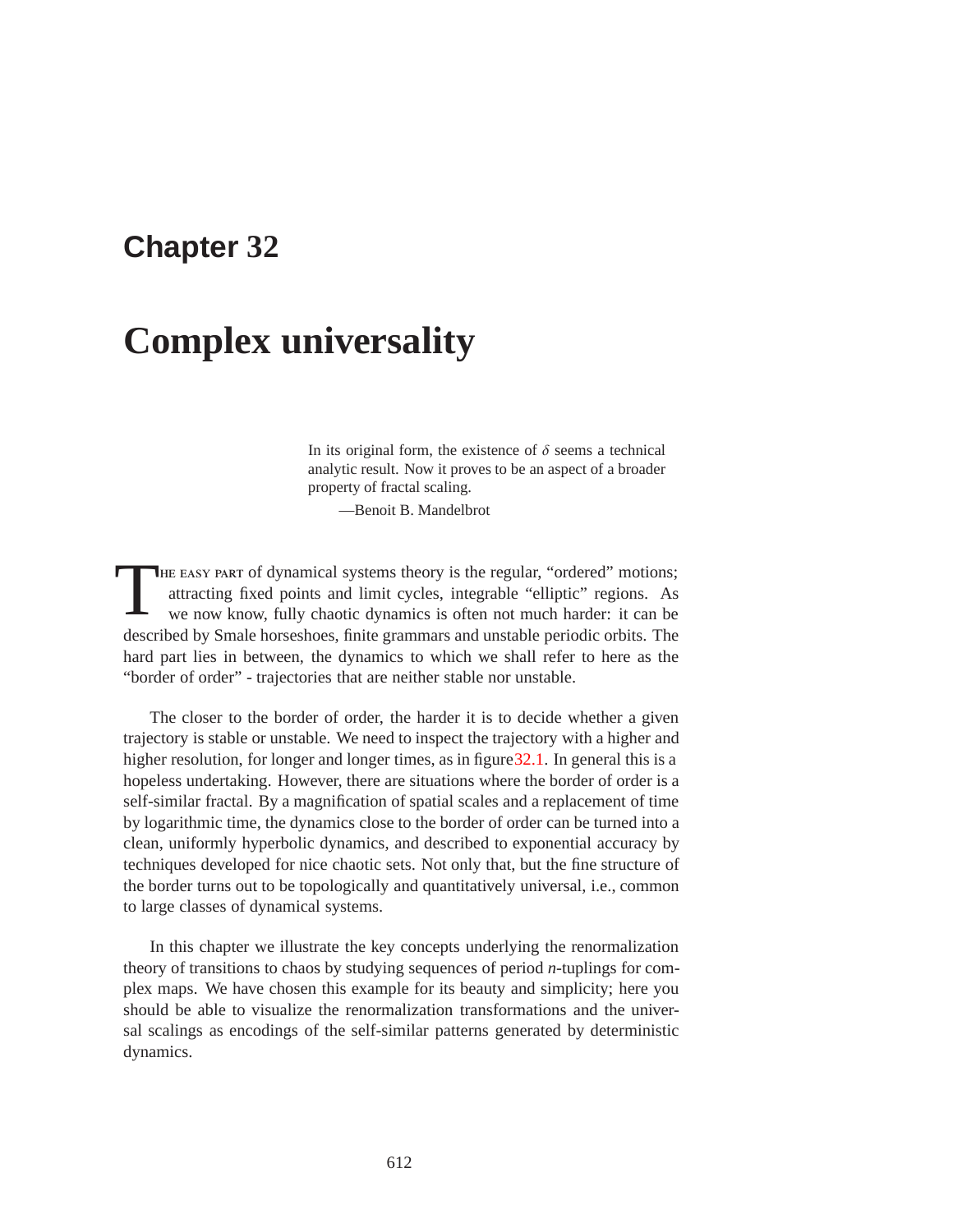

**Figure 32.1:** Renormalization is the process of magnifying a neighborhood of the border of order, and inspecting closer and closer returns for longer and inspecting closer and closer returns for longer<br>and longer times.

#### **32.1 Holomorphic dynamics**

We shall study properties of the asymptotic iterates of

$$
z_{n+1} = f(z_n),
$$
\n(32.1)

where  $f(z)$  is a polynomial in the complex variable *z* with a quadratic critical point, i.e., with Taylor series expansion of the form

$$
f(z) = a_0 + a_2(z - z_c)^2 + \dots
$$

Typical model mappings of this type are the Fatou and Julia maps, respectively:

$$
f(z) = \lambda - z^2 \tag{32.2}
$$

$$
f(z) = \lambda z(1-z). \tag{32.3}
$$

When such mappings are used to model dynamical systems with *z* a real variable and the "nonlinearity" parameter  $\lambda$  real, the asymptotic attractor is conveniently represented by a "bifurcation tree" of figure 31.13, i.e., by a 2-dimensional plot with  $\lambda$  as one axis and values of the asymptotic iterates for given  $\lambda$  plotted along the other axis.

It is not possible to visualize asymptotics of complex iterations in this way, as their iteration space has two (real) dimensions, and period *n*-tuplings are induced by tuning a pair of (real) parameters. To describe the asymptotic iterates of complex maps we proceed in two steps.

First, we describe the parameter space by its *Mandelbrot set M*. The Mandelbrot set is the set of all values of the mapping parameter (parameter *p* in the model mapping (32.2)) for which iterates of the critical point do not escape to infinity. A *critical point*  $z_c$  is a value of *z* for which the mapping  $f(z)$  has vanishing derivative,  $f'(z_c) = 0$ . For example  $z = 0$  in (32.2) is the critical point. The Mandelbrot set for the mapping (32.2) is plotted in figure 32.2.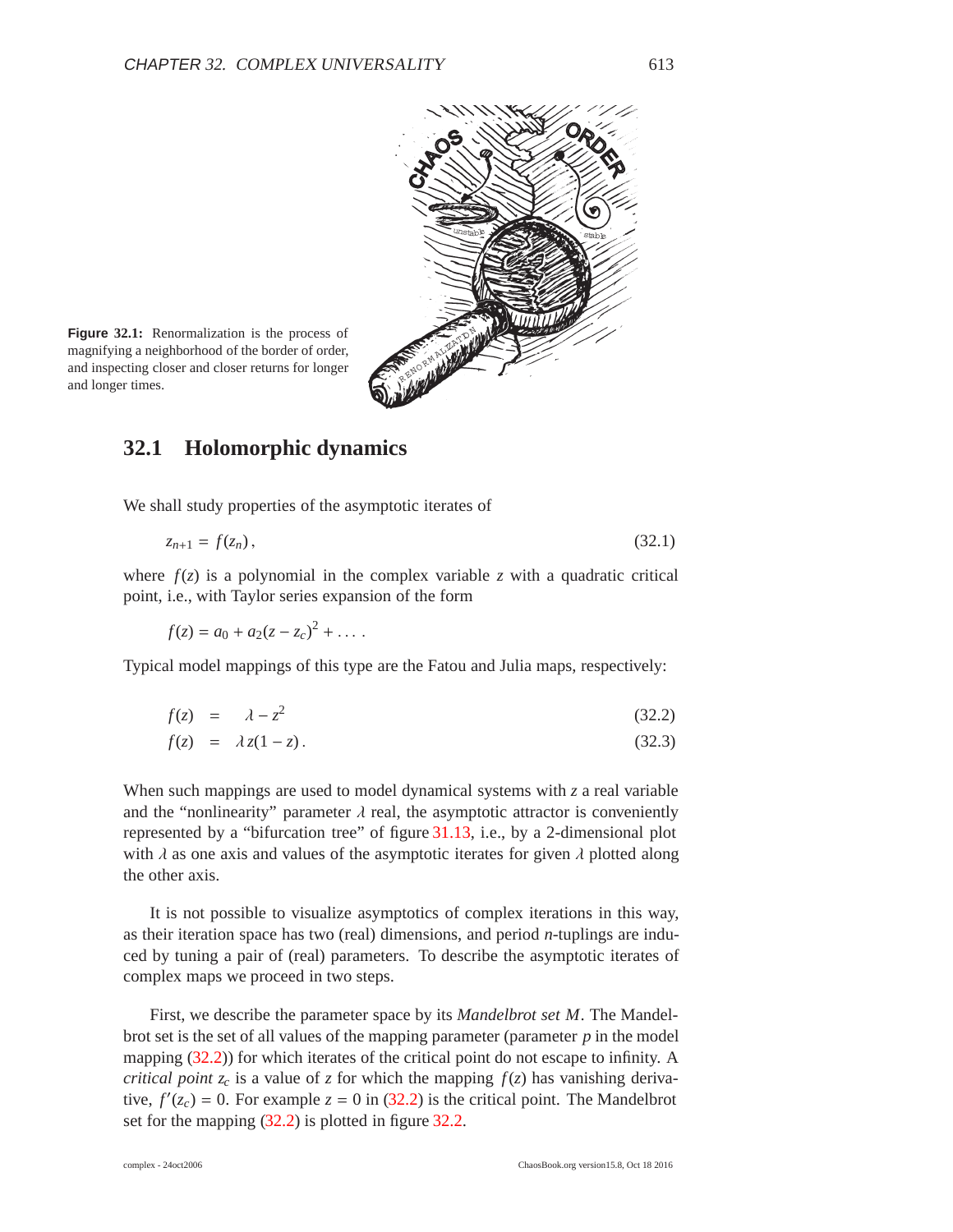**Figure 32.2:** (a) The Mandelbrot set. Gray: critical point trajectory converges to an attractive periodic orbit of period 1, 2,..., 6. White: the critical point trajectory escapes to infinity. Julia sets for the quadratic map  $z_{k+1} = \lambda - z^2$  parameter values (b)  $\lambda = 0.5$ , (c)  $\lambda = 0.8$ , (d)  $\lambda = 1.42$ , (e)  $\lambda = 0.5 + 0.7i$ , (f)  $\lambda = 0.123 - 0.745i$ , (g)  $\lambda = 0.0315 - 0.7908i$ , (h)  $\lambda = -0.282 + 0.530i$ , (i)  $\lambda = 1.16 + 0.25i$ . (from ref. [3])



**Figure 32.3:** The basin of attraction for the superstable 3-cycle of mapping (32.3),  $\lambda = 0.123$  – 0.745*i*. Any initial *z* from the black region converges toward the superstable 3-cycle, denoted by the three white dots. The basin of attraction for mapping (32.2) superstable 3-cycle is the same, up to a coordinate shift and rescaling.

Second, we characterize the *asymptotic iterates* for a given value of the parameter either by their *basin of attraction*, or by their *attractor*. The basin of attraction  $K$  is the set of all values of  $\zeta$  which are attracted toward the attractor under iteration by  $f(z)$ . A typical basin of attraction is plotted in figure 32.3.

The boundary of *K*, or the *Julia set J*, is the closure of all unstable fixed points of all iterates of *f*(*z*).

**Theorem**. For parameter values within the Mandelbrot set *M*, the Julia set *J* is connected. If all critical points iterate to infinity, *J* is a Cantor set.

If the *n*th iterate of  $f(z)$  equals *z*, the set of points  $\bar{x} = f^k(z_0)$ ,  $k = 0, 1, 2, ..., n-$ 1 form a periodic orbit (or cycle) of length *n*. If

$$
|df^n(z_k)/dz| < 1\tag{32.4}
$$

the cycle is *attractive*, with the *attractor L* the periodic orbit *z*0,*z*1, ...,*zn*−1. If the derivative (32.4) is vanishing, the orbit is *superstable*, and (by the chain rule) a critical point is one of the periodic points. For polynomial mappings  $z = \infty$  plays a special role; it is always a superstable fixed point. The following theorem eases attractor searches:

**Theorem**. The basin of attraction *K* contains at least one critical point.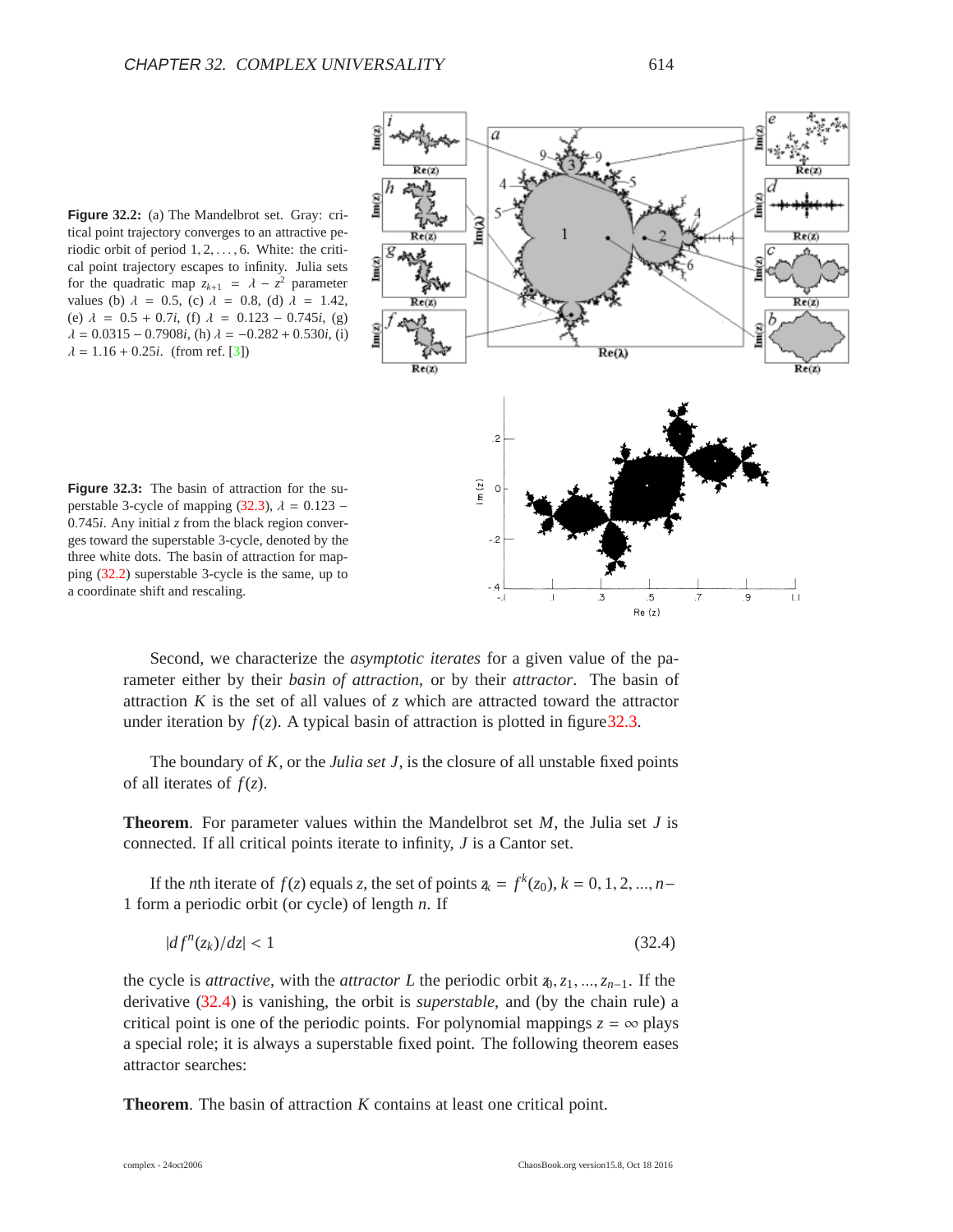**Figure 32.4:** The Mandelbrot cactus for the Julia mapping  $(32.3)$ . Inside the big circle (left open for clarity) iterations converge to a fixed point. The full region has two symmetry axes, Re  $\lambda = 1$ and Im  $\lambda = 0$ , so only one quarter is shown. The period-doubling sequence is on the real axis. The winding numbers of the periodic orbits corresponding to larger leafs of *M* are indicated. See ref. [10] for detailed scans of the set.



The precise shape of the Mandelbrot set *M* depends on  $f(z)$ , but it always resembles a cactus, see figure 32.4. Here we are not so much interested in the entire *M*, as in the *Mandelbrot cactus*, the set of components of *M* generated from a single fixed point by all possible sequences of all possible period *n*-tuplings.

To summarize, the parameter dependence of asymptotic iterates of mapping *f*(*z*) is described by the Mandelbrot set *M*. For each point inside *M*, the asymptotic iterates are characterized by their basin of attraction *K*, the Julia set *J* and the attractor *L*.

#### **32.2 Mandelbrot cactus**

Now that the general setting is established, we can turn to a detailed study of the way in which a fixed point of the complex mapping  $(32.1)$  branches into an *n*-cycle. The fact that the same analysis applies to period *n*-tupling of any *k*cycle into an *nk*-cycle will be seen to be the origin of the self-similarity of the Mandelbrot cactus.

Denote the stability of a fixed point by

$$
\Lambda = \frac{d}{dz} f(z). \tag{32.5}
$$

**Example 32.1 Border of fixed-print stability:** Fixed point condition for map (32.2),  $z^2 + z - \lambda = 0$  yields fixed points. The one of interest here is

with stability (32.5)

 $\Lambda = f'(z*) = -2z* = 1 - \sqrt{1 + 4\lambda}$ 

The fixed point loses its stability on the marginal stability curve  $\Lambda = e^{i\varphi}$ . In the complex  $\lambda$  parameter plane,  $\varphi = [0, 2\pi]$  traces cut a cardioid

$$
\lambda = \frac{1}{4} (e^{i2\phi} - ze^{id}),\tag{32.6}
$$

the border of the central component of the Mandelbrot set in figure 32.2.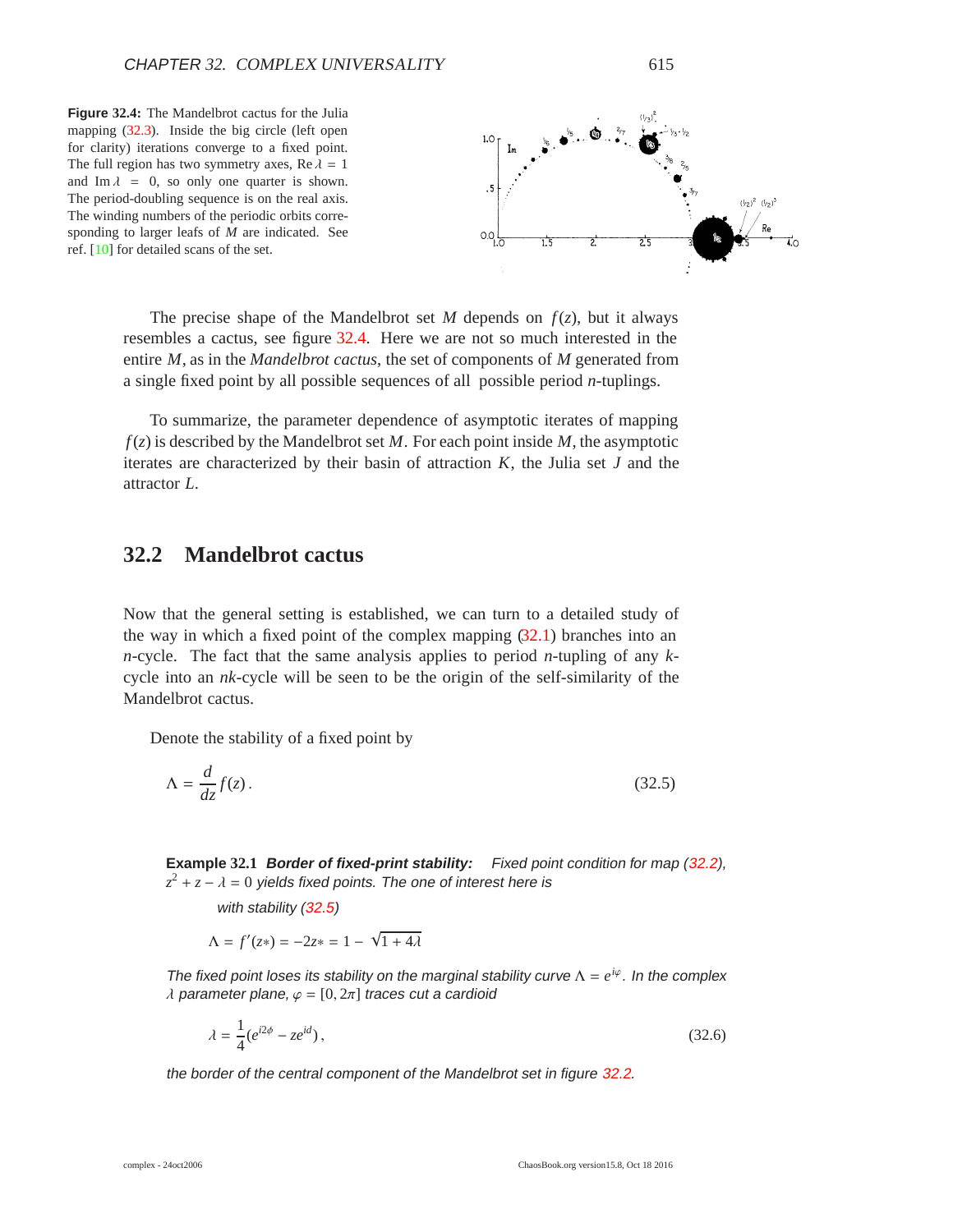We take, without loss of generality, the fixed point to be at  $z = 0$ , and  $f(z)$  a power series expansion

$$
f(z) = \Lambda z + \sum_{j=2}^{\infty} a_j z^j.
$$
 (32.7)

To bring the map into a normal form, we change the variable

$$
w = z + \sum_{j=2}^{\infty} h_j z^j,
$$
 (32.8)

and "flatten" out the mapping close to the fixed point by choosing successively  $h_2, h_3, \ldots$  in such a way that as many leading nonlinear terms as possible vanish in (32.7).

**Example 32.2 Smooth conjugacies of <sup>a</sup> fixed point:** The idea is to perform <sup>a</sup> smooth nonlinear change of coordinates that flattens out the vicinity of <sup>a</sup> fixed point and makes the map linear in an open neighborhood. This can be implemented only for an isolated nondegenerate fixed point (as we shall see here, higher terms will contribute to the normal form expansion around the point), and only in <sup>a</sup> finite neighborhood of <sup>a</sup> point, as the conjugating function in general has <sup>a</sup> finite radius of convergence. For example, <sup>a</sup> quadratic map has two zeros, and there is no global linear map that can capture more one zero.

Let the fixed point of analytic function  $f(z)$  be  $z = 0$  and the stability of that point be  $\Lambda = f'(0)$ . If  $|\Lambda| \neq 1$ , there exists a smooth conjugation  $h(x)$  satisfying  $h(0) = 0$  such that:

$$
f(z) = h(\Lambda h^{-1}(z)).\tag{32.9}
$$

In several dimensions,  $\Lambda$  is replaced by the Jacobian matrix, and one has to check that its eigenvalues are non-resonant, that is, there is no integer linear relation between their logarithms. If  $h(z)$  is a conjugation, so is any scaling  $h(\alpha z)$  of the function for a case number  $\alpha$ . Hence the value of  $h'(0)$  is not determined by the functional equation  $(32.9)$ ; we shall set  $h'(0) = 1$ .

To compute the conjugation *h* we use the functional equation  $h(\Lambda z) = f(h(z))$ and the expansions

$$
f(z) = \Lambda z + z^2 f_2 + z^3 f_3 + \dots
$$
  
\n
$$
h(z) = z + z^2 h_2 + z^3 h_3 + \dots
$$
\n(32.10)

In the present context absorbing the factorials into the definition of expansion coefficients turns out to be more convenient than the usual Taylor expansion. Equating recursively coefficients in expansions in terms of  $z=h(u)$ 

$$
h(\Lambda u) - \Lambda h(u) = \sum_{m=2}^{\infty} f_m (h(u))^m
$$
  

$$
\sum_{n=2}^{\infty} (\Lambda^n - \Lambda) h_n u^n = \sum_{m=2}^{\infty} f_m u^m \left( 1 + \sum_{k=2}^{\infty} h_k u^{k-1} \right)^m
$$
(32.11)

yields

$$
h_2 = \frac{f_2}{\Lambda(\Lambda - 1)}, \qquad h_3 = \frac{2f_2^2 + \Lambda(\Lambda - 1)f_3}{\Lambda^2(\Lambda - 1)(\Lambda^2 - 1)}, \qquad \dots \tag{32.12}
$$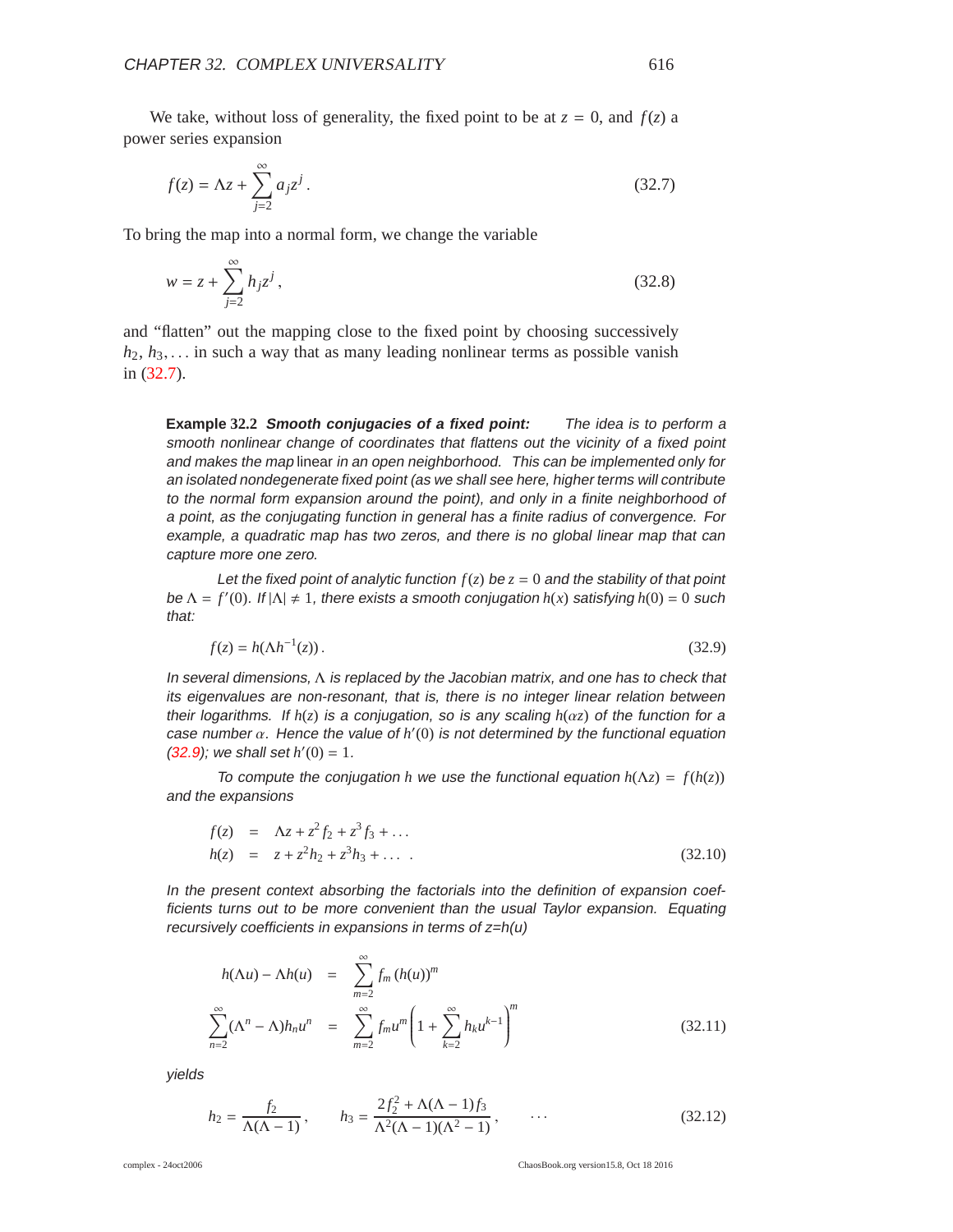As long as  $|\Lambda| \neq 1$ , all is well. But if  $\Lambda$  is n-th root of unity  $\Lambda = e^{2\pi}$  prefactor in the conjugation (32.11) vanishes, *u<sup>n</sup>* can not be eliminated, justify the local normal for  $(32.14)$ .

We find it convenient to factorize  $h_n$  as

$$
h_n = \frac{b_n}{D_n}, \qquad D_n = \left(1 - \frac{1}{\Lambda}\right)\left(1 - \frac{1}{\Lambda^2}\right)\cdots\left(1 - \frac{1}{\Lambda^{n-1}}\right)\Lambda^{\frac{(n+2)(n-1)}{2}}.
$$

Computer algebra then yields

$$
b_2 = f_2
$$
  
\n
$$
b_3 = 2f_2^2 + \Lambda(\Lambda - 1)f_3
$$
  
\n
$$
b_4 = (5 + \Lambda)f_2^3 - \Lambda(5 - 2\Lambda - 3\Lambda^2)f_2f_3 + \Lambda^2(\Lambda - 1)(\Lambda^2 - 1)f_4.
$$
\n(32.13)

If Λ is sufficiently close to *n*th root of unity,  $ω = \exp(i2πm/n)$ , and *z* is close to 0, the typical behavior of the new iteration function is the same as

$$
f(z) = \Lambda z + z^{n+1}.
$$
 (32.14)

The normal function (32.14) has an *n*-cycle

$$
z_j = \omega^j z_0, \qquad z_0^n = \omega - \Lambda. \tag{32.15}
$$

For  $\Lambda = \omega$  this *n*-cycle coincides with the fixed point  $z = 0$ . In the neighborhood of  $\Lambda = \omega$  we have

$$
\frac{dz_n}{dz_0} = f'(z_0)f'(z_1)...f'(z_{n-1}) = (\Lambda + (n+1)z_0^n)^n
$$
  
= 1 - (\Lambda - \omega)n^2/\omega + .... (32.16)

For  $\Lambda = (1 + \epsilon)\omega$  the *n*-cycle (32.15) of the mapping (32.14) is stable if

 $|1 - n^2 \epsilon| < 1$ ,  $|\epsilon| < 1$ , (32.17)

while the fixed point is stable if

$$
|1+\epsilon|<1\tag{32.18}
$$

The mapping (32.14) is equivalent to (32.7) only for small *z*, so the above analysis of how a fixed point of (32.7) becomes unstable and branches into the *n*-cycle is valid only for infinitesimal  $n\epsilon$ .

In conclusion, whenever a fixed point becomes unstable at  $\Lambda = n$ th root of unity, it branches into an *n*-cycle which immediately becomes stable. As any stable cycle becomes unstable in the same fashion, branching into a new stable cycle with a multiple of the original cycle length, and as any such cycle is stable inside a disklike region in the complex parameter plane, the union of all these stability regions form a self-similar *Mandelbrot cactus* of figure32.4.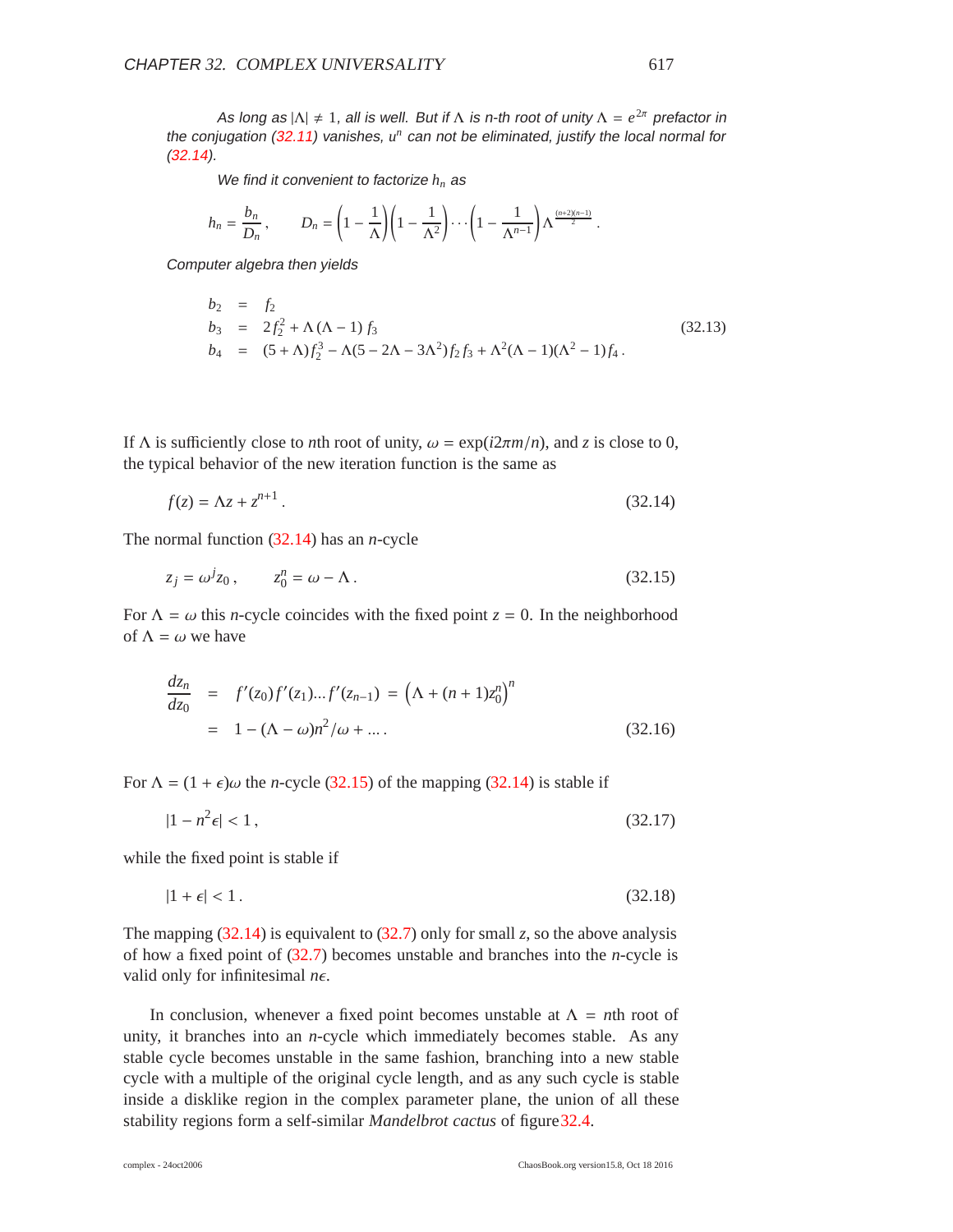Next we turn to a study of infinite sequences of period *n*-tuplings, each branching characterized by the same ratio *m*/*n*.

As discussed above, a stable  $n^k$ -cycle becomes unstable and branches into an  $n^{k+1}$ -cycle when the parameter  $\lambda$  passes through a value such that the stability  $\Lambda_k(\lambda)$  (as defined in (32.5)) is the *n*th root of unity,

$$
\Lambda(\lambda) = \omega = e^{i2\pi m/n}.
$$

For  $\lambda$  sufficiently close to this value the system is modeled by (32.14). From (32.16) it follows that near the transition from an  $n^k$ -cycle to an  $n^{k+1}$ -cycle

$$
\Lambda_{k+1} = 1 - (\Lambda_k - \omega)n^2/\omega + \cdots, \qquad (32.19)
$$

hence

$$
\left. \frac{d\Lambda_{k+1}}{d\lambda} \right|_{\Lambda_{k+1}=1} = -\frac{n^2}{\omega} \frac{d\Lambda_k}{d\lambda} \bigg|_{\Lambda_k=\omega} \,, \tag{32.20}
$$

and at the transition there is a scale change by the complex factor  $-\frac{a}{\omega}$  which is independent of *k*.

#### **32.3 Renormalization and universality**

Each leaf of the Mandelbrot cactus figure 32.4 corresponds to an *m*/*n* cycle, and the parameter value for the superstable  $m/n$  cycle corresponds to the center of the leaf. The above argument suggests that the leaf is approximately  $n^2$  times smaller than the cactus, and that it is rotated by a phase factor  $-1/\omega$ . The very geometry of the Mandelbrot cactus, figure 32.4, suggests such scaling. This scaling is not exact, because the above analysis applies only to the infinitesimal neighborhood of the junction of a leaf to the cactus; however, the evaluation of the exact scaling numbers shows that this is a rather good approximation to the exact scaling. Numerical evaluation of  $\delta_{m/n}$ 's supports the conjecture that  $\delta_{m/n} \to -n^2/\omega$ as  $m/n \rightarrow 0$ , exactly.

The exact scaling is obtained by comparing values of the parameter  $\lambda$  corresponding to successive  $(m/n)^k$  superstable cycles, i.e.,  $\lambda$  values such that  $\Lambda_k(\lambda_k)$  = 0. As each cactus leaf is similar to the entire cactus, the ratios of the sizes of the successive stability regions corresponding to successive  $(m/n)^{k}$ -cycles tend to a limit as  $k \to \infty$ :

$$
\delta_{m/n} = \lim_{k \to \infty} \frac{\lambda_k - \lambda_{k-1}}{\lambda_{k+1} - \lambda_k} \,. \tag{32.21}
$$

The scaling number  $\delta$  tells us by how much we have to change the parameter  $\lambda$ in order to cause the next  $m/n$  period *n*-tupling.  $\delta_{1/2} = 4.669...$  is the Feigenbaum  $\delta$  for the period doublings in the real 1-dimensional mappings, discussed in chapter 31.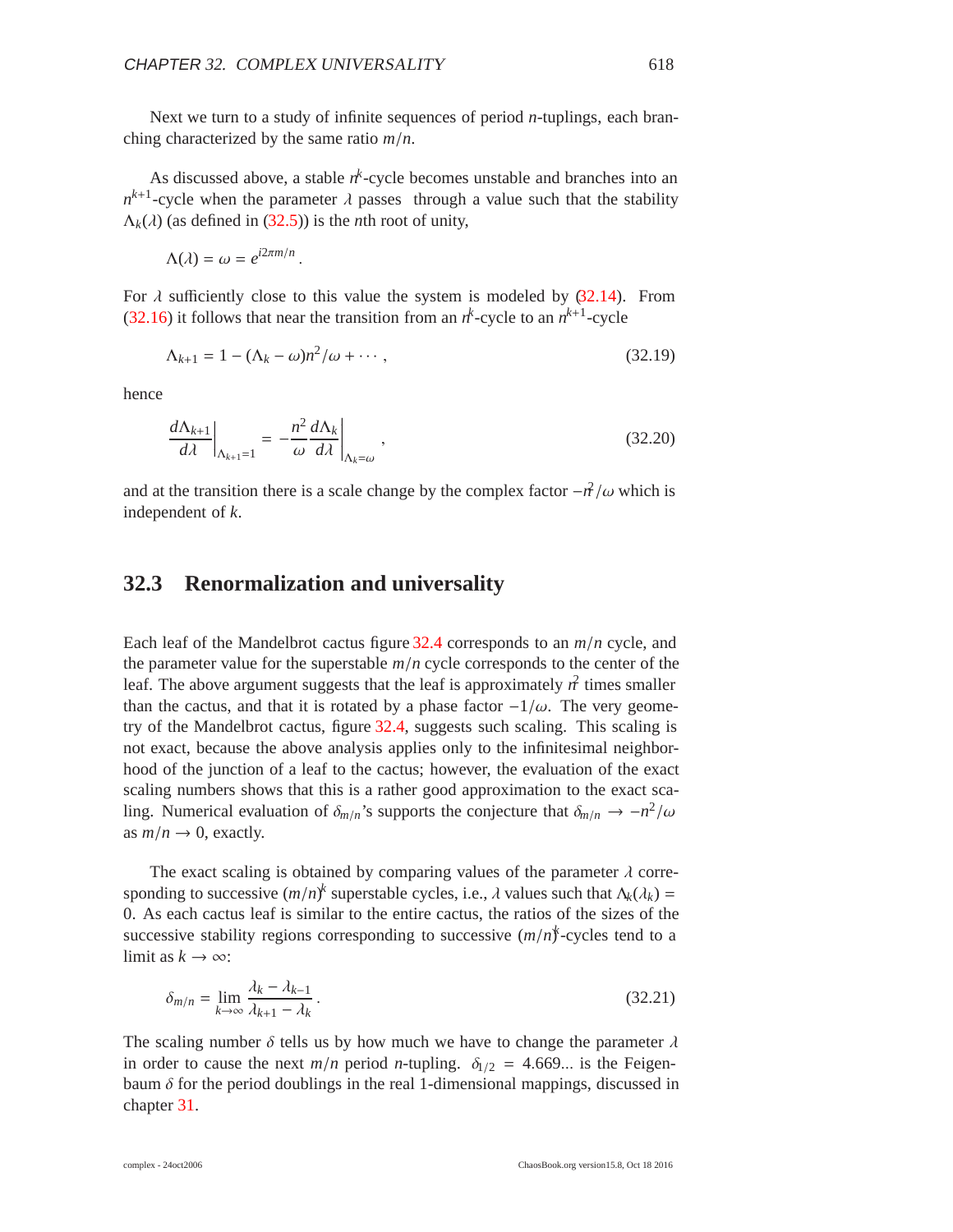

**Figure 32.5:** The basin of attraction for the superstable 9-cycle for iterates of the model mapping (32.3). The scaled down version of the 3-cycle basin of attraction, figure 32.3, is visible in the center.

Scaling in the parameter space (generalized Feigenbaum  $\delta$ ) is a consequence of the self-similarity of the Mandelbrot cacti. In the same way the self-similarity of the Julia sets (or the asymptotic attractors) suggests a scaling law in the iteration space *z*, which we discuss next. This law will characterize the scales of successive trajectory splittings (generalized Feigenbaum  $\alpha$ ).

The self-similarity we are alluding to can be seen by comparing the basin of attraction for the superstable 3-cycle, figure 32.3, and for the superstable 9 cycle, figure 32.5. In the latter figure the 3-cycle basin of attraction is visible in the center, rotated and scaled down by a factor whose asymptotic limit is the generalization of Feigenbaum  $\alpha$  to period triplings.

This scaling number  $\alpha$  can be computed by comparing the successive superstable cycles, at successive parameter values  $\lambda_k$ ,  $\lambda_{k+1}$ . As  $k \to \infty$ , the sequence of  $\lambda$ 's converges to  $\lambda_{\infty}$ , and the superstable  $n^k$ -cycles converge to an  $n^{\infty}$ -cycle. The attractor is self-similar: the orbits on succeeding levels are related by rescaling and rotation by a complex number which asymptotically approaches exercise 32.1

$$
\alpha_{m/n} = \lim_{k \to \infty} \frac{z_{n^k} - z_0}{z_{n^{k+1}} - z_0} \,. \tag{32.22}
$$

 $\alpha$  characterizes the scale of trajectory splitting at each period *n*-tupling. For  $m/n =$ 1/2 this is the Feigenbaum  $\alpha = -2.5029...$ ,

So period *n*-tuplings are self-similar both in the iteration space and in the parameter space: not only does the asymptotic orbit resembles itself under rescaling and rotation by  $\alpha$ , but also each leaf of the Mandelbrot cactus resembles the entire cactus under rescaling and rotation by  $\delta$ .

These self-similarities can be described by means of the following three operations:

The first operation is a rescaling of the parameter and iteration spaces:

$$
[Rf]_p(z) = af_{p/d}(z/a).
$$
 (32.23)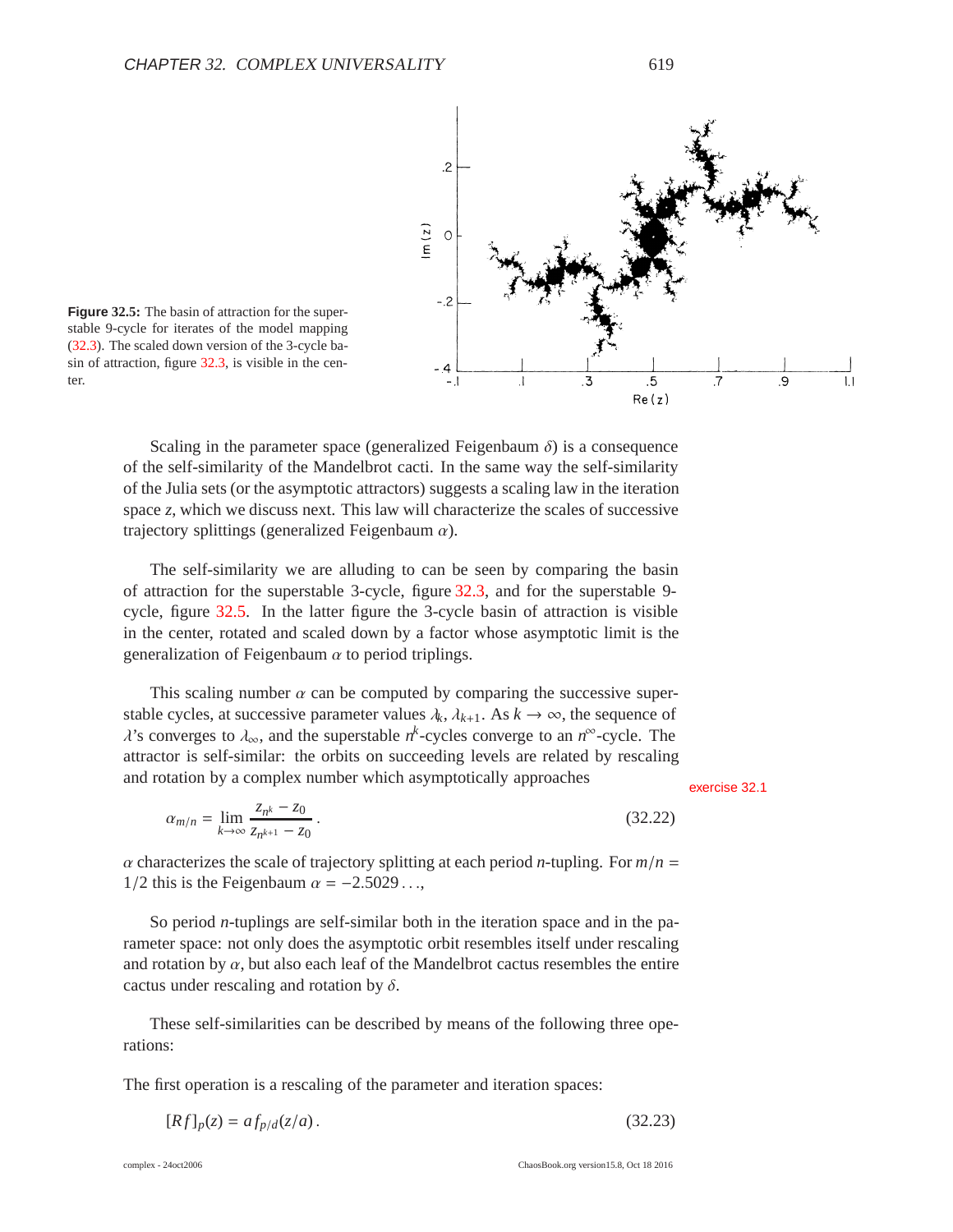

**Figure 32.6:** The unstable manifold method illustrated by period triplings. The parameter is shifted from the center of a cactus leaf to its 1/3 leaf, the  $1/3$  leaf is rescaled and rotated by  $\delta$ , and the basin of attraction of third iterates is rescaled and rotated by  $\alpha$ . The Mandelbrot cactus and the basin of attraction for the unstable manifold  $g_p(z)$  is selfsimilar under such shifting and rescaling.

With the appropriate choice of complex numbers *d* and *a*, a leaf of the Mandelbrot cactus (a part of the attractor) can be rescaled and rotated to approximately overlap the entire cactus (entire attractor, respectively).

We fix the origin of *p* and *z* by requiring that  $z = 0$  be a critical point of the mapping  $f_p(z)$ , and, for the parameter value  $p = 0$ , a superstable fixed point as well. Mapping  $(32.2)$  is an example. We fix the scale of p and z by requiring that the superstable  $m/n$  cycle occurs for the parameter value  $p = 1$  and that

$$
f_1(0) = 1. \t\t(32.24)
$$

The second operation shifts the origin of the parameter space to the center of the  $m/n$ -leaf of the Mandelbrot cactus ( $p$  corresponding to the superstable  $m/n$  cycle):

$$
[S f]_p(z) = f_{1+p}(z). \tag{32.25}
$$

The third operation iterates  $f_p(z)$  *n* times:

$$
[Nf]_p(z) = f_p^n(z). \tag{32.26}
$$

By definition,  $[S f]_0(z) = f_1(z)$  has a superstable  $m/n$  cycle, so its *n*th iterate has a superstable fixed point,  $[NS f]_0(0) = 0$ .

The parameter shift *S* overlays the Mandelbrot cactus over its *m*/*n* leaf, and the Julia set for  $[Nf]_1(z)$  resembles the Julia set for the superstable fixed point  $f<sub>0</sub>(z)$  (compare figure 32.3 with figure 32.5, for example). Finally we adjust the scale of the new *M*, *J* sets by requiring that the scale factors  $a$ ,  $d$  in  $(32.23)$  are such that  $[RNS f]_p(z)$  satisfies the same normalization condition  $(32.24)$  as the initial function  $f_0(z)$ . This shifting and rescaling is illustrated in figure 32.6.

The combined effect of the rescaling, parameter shift and iteration is summarized by the operator  $T^* = RNS$ 

$$
[T^*f]_p(z) = af_{1+p/d}^n(z/a). \tag{32.27}
$$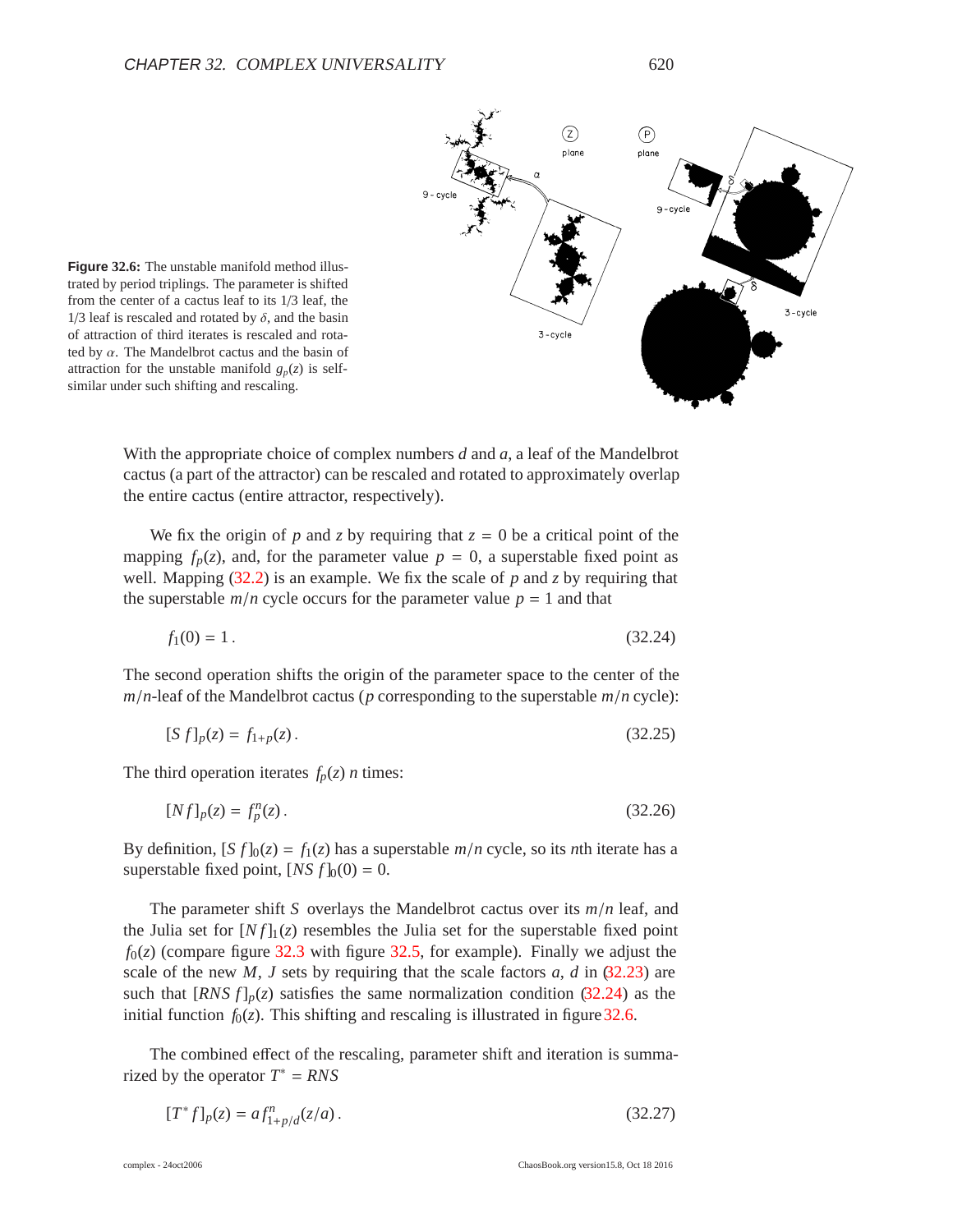If we take a polynomial  $f_p(z)$  and act on it with  $T^*$ , the result will be a longer polynomial with similar *M* and *J* sets. For a finite number of *T*<sup>∗</sup> operations the scaling numbers *d* and *a* depend on the choice of the initial mapping  $f_p(z)$ . If we apply  $T^*$  infinitely many times, *a* and *d* converge to the universal numbers  $\alpha$  and δ, and  $T^* f_p(z)$  converges to a one-parameter family of universal functions which is the fixed line of the operator *T*∗:

$$
g_p(z) = [T^*g]_p(z) = \alpha g_{1+p/\delta}^n(z/\alpha).
$$
 (32.28)

This universal equation determines both  $g_p(z)$  and the universal numbers  $\alpha$  and δ. The 1-dimensional family of universal functions *gp*(*z*) parameterized by *p* is called the *unstable manifold*.

To summarize, the *T*<sup>∗</sup> operation encodes simultaneously the self-similarity of the parameter space (Mandelbrot cacti) and of the iteration space (Julia sets). Being no more than a redefinition of variables, it is an explicit implementation of the above self-similarities;  $T^*$  magnifies the *n*th iterate of the  $(m/n)^{k+1}$ -cycle and overlays it onto the  $(m/n)^k$ -cycle (see figure 32.6). Asymptotically the selfsimilarities are exact, and the procedure converges to the unstable manifold, a 1-dimensional line of universal functions *gp*.

Not only are the *N*, *S* , *R* operations the natural encoding of the complex universality, but they also turn out to be powerful computational tools.

The universal equation (32.28) can be solved numerically by approximating the unstable manifold by a truncation of the double power series expansion

$$
g_p(z) = \sum_{j,k \ge 0}^{N,M} c_{jk} z^{2j} p^k.
$$
 (32.29)

We start with  $(32.2)$  as a two term approximation to  $g_p(z)$ . Repeated applications of the *T*<sup>∗</sup> operation (32.27) generate a longer and longer double polynomial in *z* and *p*; this procedure converges asymptotically to the unstable manifold  $g_p(z)$ . We implement the shifting and iteration operations *S* and *N* as numerical polynomial substitution routines, truncating all polynomials as in  $(32.29)$ . The  $T^*$  operation is completed by the rescaling operation  $R$ , equation  $(32.23)$ . The scaling numbers *d* and *a* are fixed by the normalization conditions (32.24). We use the Newton method to find the parameter value corresponding to the superstable *m*/*n*-cycle. This determines *d*, and *a* then follows directly from the condition (32.24). The result is a new approximation to  $g_p(z)$ . Asymptotically *d*'s converge to  $\delta$  and *a*'s converge to  $\alpha$ . We keep applying the truncated  $T^*$  operation until the coefficients in (32.29) stabilize to desired accuracy.

The self-similar structure of the Mandelbrot cactus, figure 32.4, suggests a systematic way of presenting the universal numbers that we have computed in the previous section. Observe that roughly halfway between any two large leafs on the periphery of a Mandelbrot cactus (such as  $1/2$  and  $1/3$ ) there is the next largest leaf (such as 2/5). Furthermore, we know from (32.20) that the size of the "cactus leaf" corresponding to period *n*-tupling is of order  $n^{-2}$ . Hence the natural hierarchy is provided by an interpolation scheme which organizes rational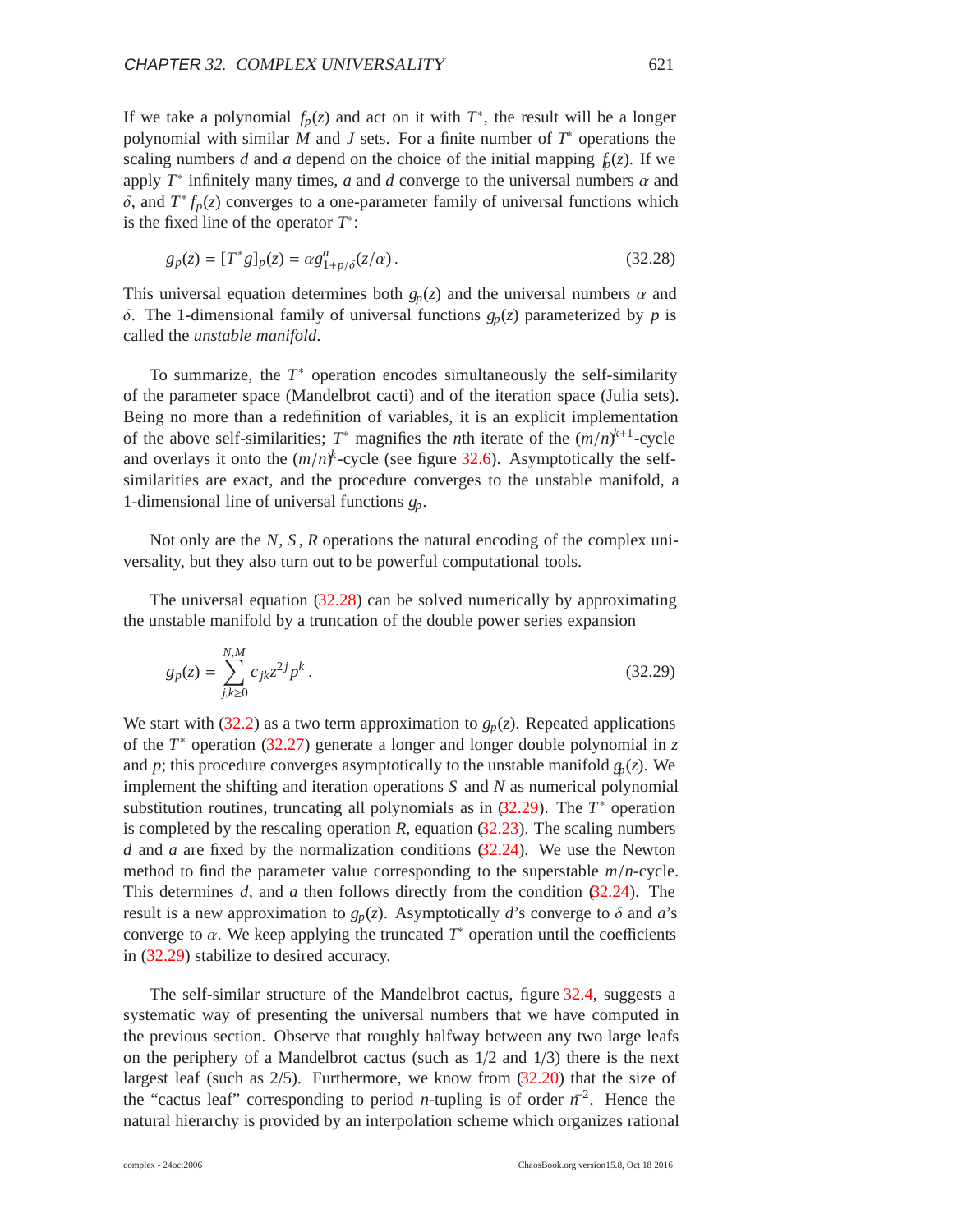numbers *m*/*n* into self-similar levels of increasing period lengths *n*. Such scheme is provided by Farey numbers.

Implicit in the Farey numbers are scaling laws that relate the universal numbers. It turns out that the same Farey structure is a very useful tool for the study of mode-locking intervals for circle maps. We shall discuss this at length in chapter 33.

### **Exercises**

32.1. **Approximate period tripling renormalization:** Implement an approximate renormalization for periodtripling sequence of figure 32.6, using the approximate period-doubling renormalization scheme of example 31.3, applied to the complex polynomial

 $z_{n+1} = \lambda - z_n^2$ .

The idea is to drop from  $f_\lambda \circ f_\lambda \circ f_\lambda(z)$  all terms higher than  $z^2$  in each period-tripling step. Evaluate numerically the complex coordinate and parameter rescaling universal constants  $\alpha_{1/3}$  and  $\delta_{1/3}$ .

(O.B. Isaeva and S.P. Kuznetsov)

## **References**

- [32.1] B.B. Mandelbrot, "Fractal aspects of the iteration *z* → λ*z*(1−*z*) for complex λ and *z*," *Nonlinear Dynamics*, ed. R.H.G. Hellemann, *Annals of New York Academy of Sciences* **357**, 249 (1980);
- [32.2] B.B. Mandelbrot, *The Fractal Geometry of Nature* (Freeman, San Francisco, 1983).
- [32.3] O.B. Isaeva and S.P. Kuznetsov, "On possibility of realization of the phenomena of complex analytic dynamics in physical systems. Novel mechanism of the synchronization loss in coupled period-doubling systems," [arXiv:nlin.CD](http://arXiv.org/abs/nlin.CD/0509012)/0509012. .
- [32.4] O.B. Isaeva and S.P. Kuznetsov, "On possibility of realization of the Mandelbrot set in coupled continuous systems," [arXiv:nlin.CD](http://arXiv.org/abs/nlin.CD/0509013)/0509013.
- [32.5] O.B. Isaeva and S.P. Kuznetsov, "Period-tripling accumulation point for complexified Hénon map," [arXiv:nlin.CD](http://arXiv.org/abs/nlin.CD/0509015)/0509015.
- [32.6] P. Cvitanović and J. Myrheim, "Universality for period *n*-tuplings in complex mappings," *Phys. Lett.* **A94**, 329 (1983);
- [32.7] "Complex universality," *Commun. Math. Phys.* **121**, 225 (1989).